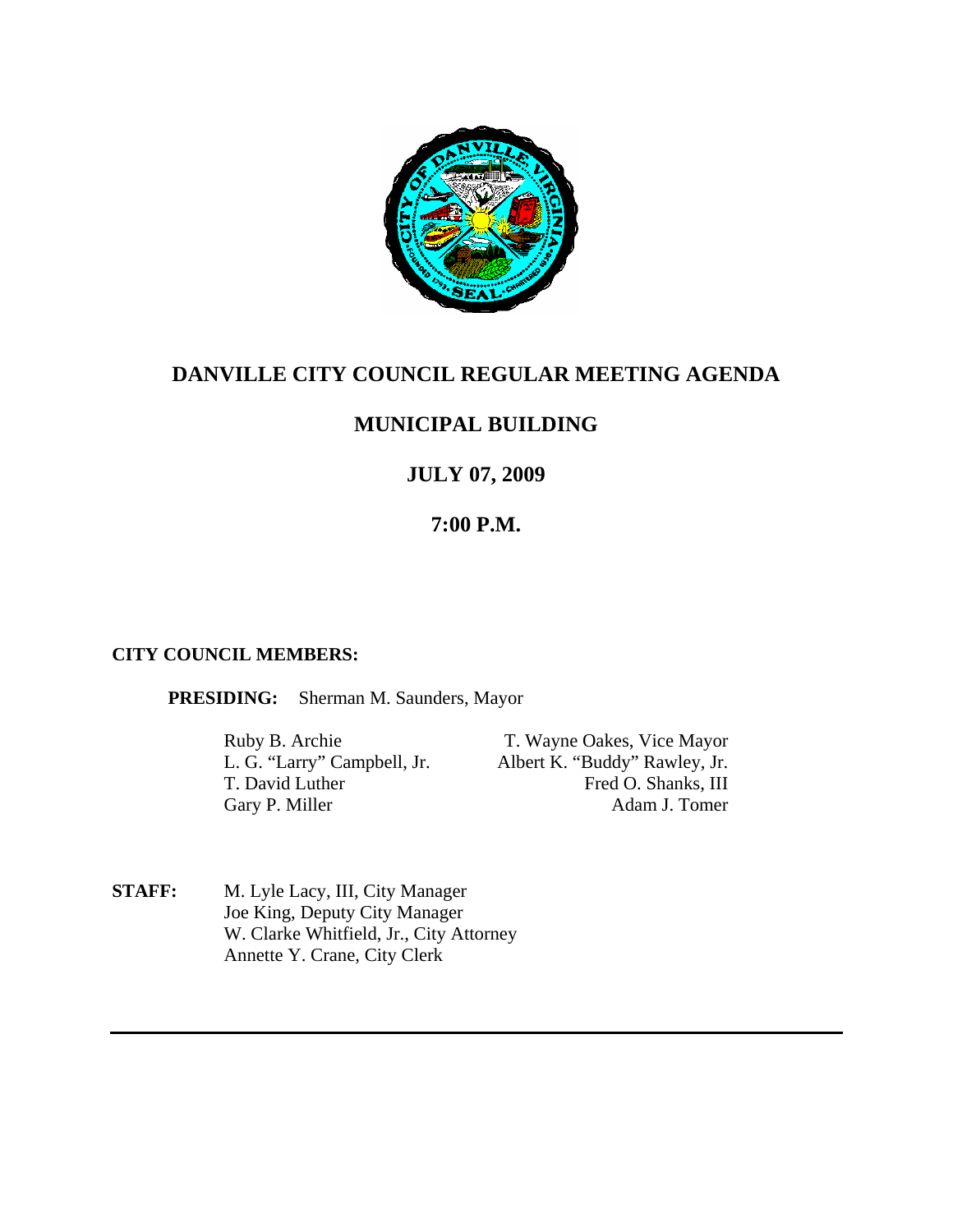## **I. MEETING CALLED TO ORDER**

## **II. ROLL CALL**

**III. INVOCATION** – Council Member L. G. "Larry" Campbell, Jr.

# **IV. PLEDGE OF ALLEGIANCE TO THE FLAG**

### **V. ANNOUNCEMENTS AND SPECIAL RECOGNITION**

### **VI. COMMUNICATIONS FROM VISITORS**

*Citizens who desire to speak on matters not listed on the Agenda will be heard at this time. Citizens who desire to speak on Agenda Items will be heard when the Agenda Item is considered.* 

### **VII. OLD BUSINESS**

- A. Consideration of Approval of Minutes for the Regular Council Meeting Held on Tuesday, June 16, 2009.
- B. Consideration of Approval of Appropriation Ordinance Allowing for the Implementation of the Fiscal Year 2010 Program Funded with CDBG and HOME Funds from the U.S. Department of Housing and Urban Development. Council Letter Number 83-09
	- 1. Public Hearing
	- 2. Budget Appropriations/Amendment Ordinance for Fiscal Year 2010 for Projects to be or being Undertaken to Improve the Danville Community Financed with Community Development Block Grant, Home Investment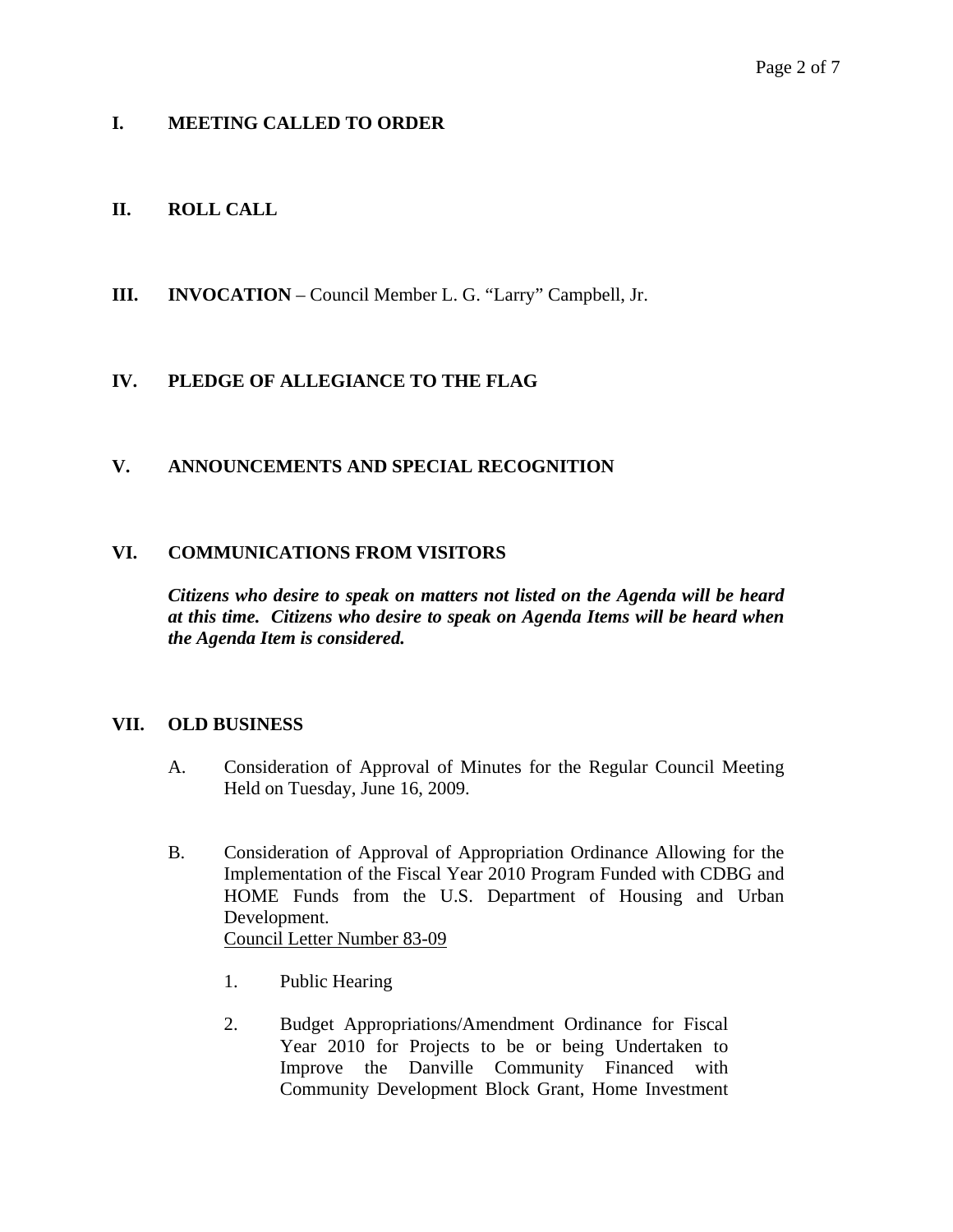Partnership Funds from the U.S. Department of Housing and Urban Development, and Estimated Program Income for a Total Appropriation of \$1,691,525. **FINAL ADOPTION**

- C. Consideration of Issuance of General Obligation Bonds for Utility Capital Projects. Council Letter Number 84-09
	- 1. Public Hearing
	- 2. Ordinance Authorizing the Issuance of General Obligation Bonds of the City of Danville, Virginia, in the Maximum Principal Amount of \$15,500,000 for Capital Improvements to the City's Water, Wastewater, Gas and Electric Systems and for Various Telecommunications Projects and an Operations Center to Serve the Utilities Department. **FINAL ADOPTION**

#### **VIII. APPOINTMENTS**

A. Resolution Appointing Michael L. Adkins as the Government Representative to the Danville-Pittsylvania Community Policy and Management Board.

#### **IX. NEW BUSINESS**

- A. Consideration for the Provision for the Issuance, Sale and Award of a General Obligation Improvement Bond and for the Form, Details and Payment Thereof. Council Letter Number 93-09
	- 1. Resolution Providing for the Issuance, Sale and Award of a General Obligation Public Improvement Bond, Series 2009, in a Principal Amount Not to Exceed \$15,500,000 of the City of Danville, Virginia, Heretofore Authorized, and Providing for the Form, Details and Payment Thereof.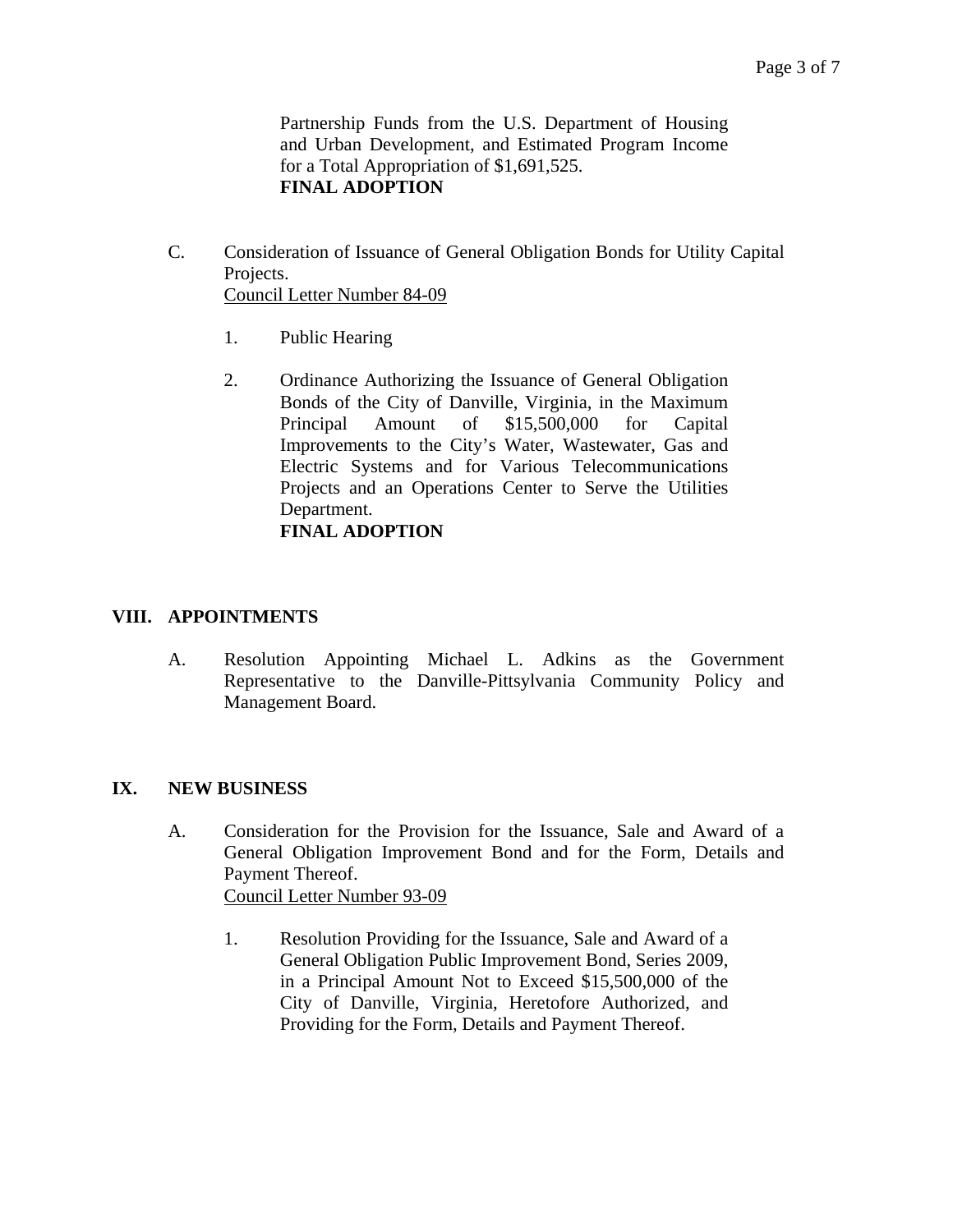B. Consideration of Request for a Special Use Permit, at Property Located at 841 Main Street, for the Purpose of Allowing for a Total of Two (2) Single-Family Attached Residential Dwellings to be Located on This Parcel.

Council Letter Number 89-09

- 1. Public Hearing
- 2. Ordinance Granting a Special Use Permit to Allow an Attached Residential Dwelling in Accordance with Article 3.E., Section C, Item 1, of Chapter 41 of the Code of the City of Danville, Virginia, 1986, as Amended, at 841 Main Street.
- C. Consideration of Request Amending and Reordaining Certain Sections of Chapter 41, Entitled "Zoning Ordinance," of the Danville City Code, by Adding the Operation of a Homeless Shelter by Special Use Permit, and Providing for the Definition of a Homeless Shelter, and Amending the Definition of Hotel or Motel to Require Compensation. Council Letter Number 90-09
	- 1. Public Hearing
	- 2. Ordinance Amending and Reordaining Certain Sections of Chapter 41, Entitled "Zoning Ordinance", of the Danville City Code, Specifically Section B, Entitled "Definitions", of Article 15, Entitled "Definitions", to Amend the Definition of Motel.
- D. Consideration of Vacating and Abandoning 0.658 Acres, More or Less, of Right-of-Way and City Property in Exchange for Right-of-Way for Park Avenue. Council Letter Number 82-09
	- 1. Public Hearing
	- 2. Ordinance Vacating, Abandoning, and Exchanging 0.658 Acres, More or Less, of Right-of-Way and City Property, which Consists of the Unopened Street Right-of-Ways for Harper Street, Norris Street, Cook Street, Godfrey Street, and Surplus Right-of-Way Along Piedmont Drive, and Conveying a 0.148 Parcel Acquired from the Commonwealth of Virginia in Exchange for Right-of-Way for Park Avenue.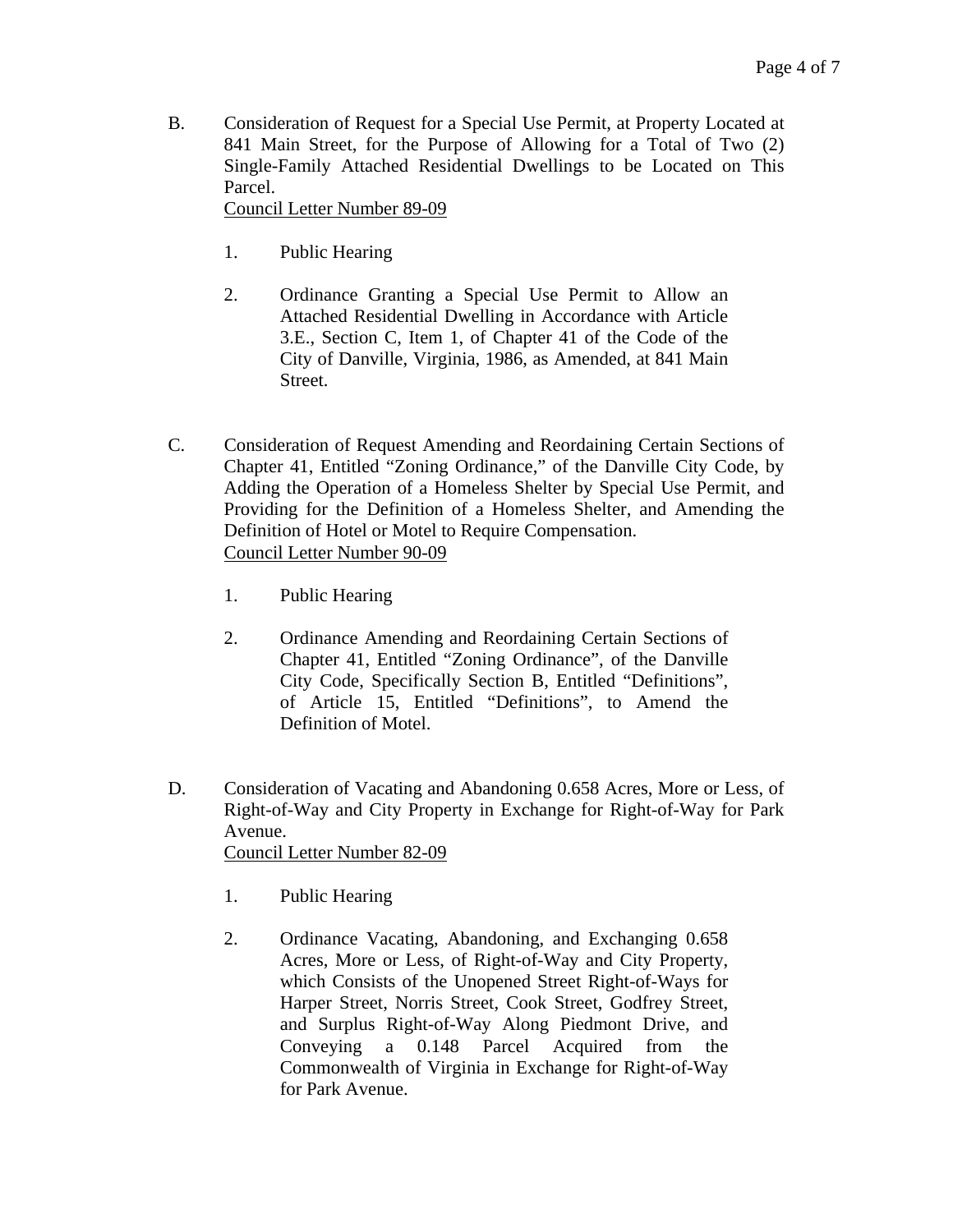- E. Consideration of Receipt of Grant Funds from the Library of Virginia to the Circuit Court Clerk's Offices. Council Letter Number 86-09
	- 1. Ordinance Amending the Fiscal Year 2010 Budget Appropriation Ordinance to Provide for a Grant from the Library of Virginia for a Plat/Map Reformatting Grant in the Amount of \$5,729 and Appropriating Same. **FIRST READING**
- F. Consideration of Appropriation of 2007 State Homeland Security Program Grant Funds. Council Letter Number 49-09
	- 1. Ordinance Amending the Fiscal Year 2010 Budget Appropriation Ordinance by Increasing Revenues to Anticipate the Receipt of Funds in the Amount of \$26,000 from the State Homeland Security Program Grant for the Citizens Preparedness Project. **FIRST READING**
- G. Consideration of Fiscal Year 2010 Recreation Enrichment Program Funding. Council Letter Number 88-09
	- 1. Ordinance Amending the Fiscal Year 2010 Budget Appropriation Ordinance to Provide for Funds in the Amount of \$52,811 for a Recreation Enrichment Program and the Expanded Summer Program and the Local In-Kind Share of \$48,559 and Appropriation of Same. **FIRST READING**
- H. Consideration of Amending the Fiscal Year 2010 Budget Appropriation Ordinance to Provide for Receipt of State Department of Aviation Maintenance Funds. Council Letter Number 91-09
	- 1. Ordinance Amending the Fiscal Year 2010 Budget Appropriation Ordinance to Provide for State Department of Aviation Maintenance Grant Funds Related to the Maintenance of Certain Airport Properties in the Amount of \$100,000 and for the Local Share in the Amount of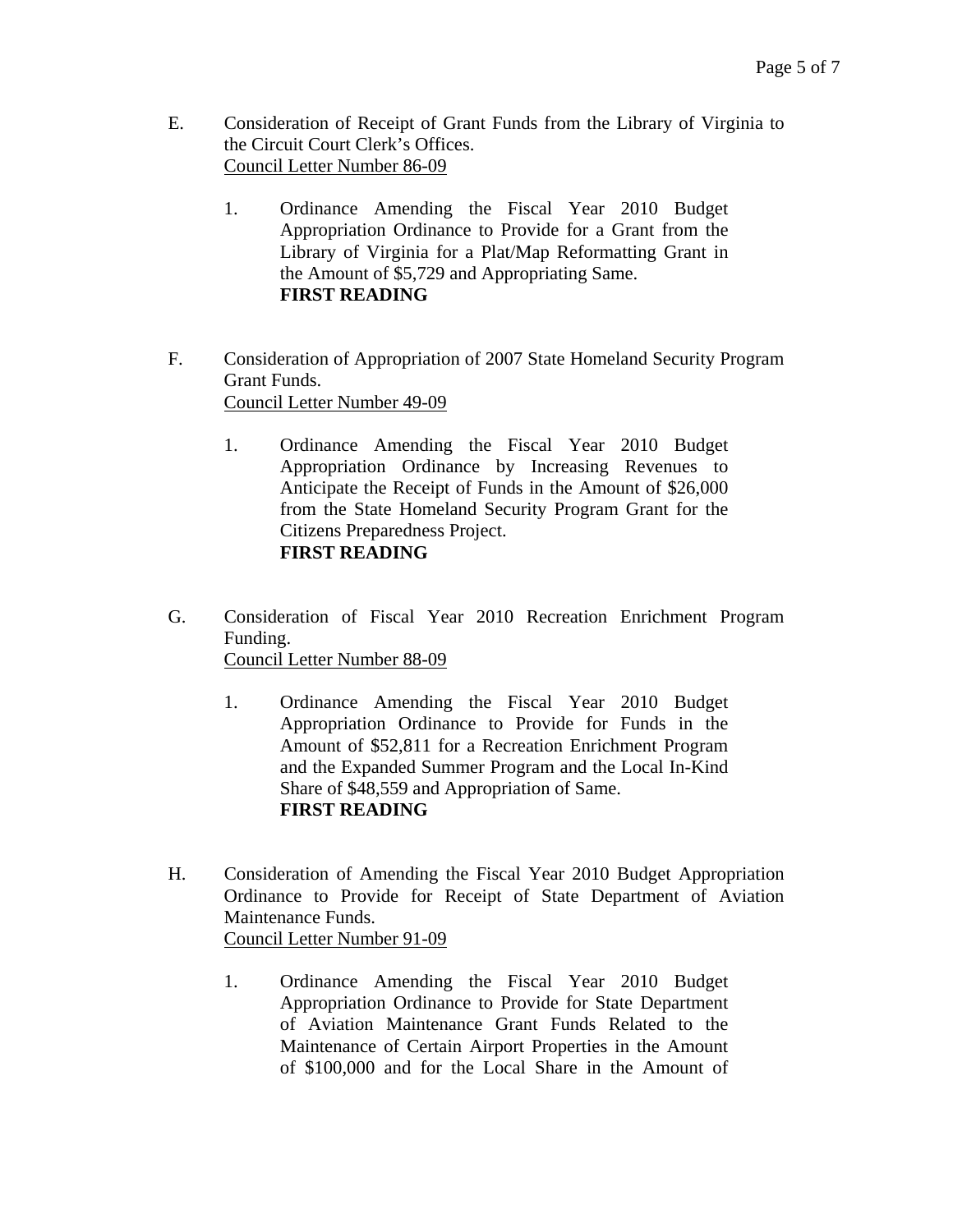\$25,000 for a Total Appropriation of \$125,000 and Appropriating the Same. **FIRST READING** 

- I. Consideration of Approval of Lease Agreement Between the City of Danville and the Virginia Department of Health. Council Letter Number 87-09
	- 1. Resolution Approving and Authorizing the Execution of a Deed of Lease Between the City of Danville and the Virginia State Department of Health for the Use of 326 Taylor Drive.
- J. Consideration of Airside/Cane Creek/Rock Springs Transmission Line Property Easements. Council Letter Number 92-09
	- 1. Resolution Authorizing the City Manager or His Designee to Acquire by Purchase Properties or Interests Therein in Connection with the 69KV Transmission Loop to the New Cane Creek Substation Now Under Construction in the Cane Creek Centre Industrial Park.
	- 2. Resolution Authorizing and Directing the Initiation of Eminent Domain Proceedings for the Purpose of Acquiring Easements to Install Utility Lines Across Properties Located in the Wilkerson Road and Tom Fork Road Areas of Pittsylvania County, Virginia.
	- 3. Resolution Authorizing and Directing the Initiation of Eminent Domain Proceedings for the Purpose of Acquiring Easements to Install Utility Lines Across Properties Located in the South Boston Road Area of the City of Danville, Virginia.

## **X. COMMUNICATIONS FROM:**

- A. City Manager
- B. City Attorney
- C. City Clerk